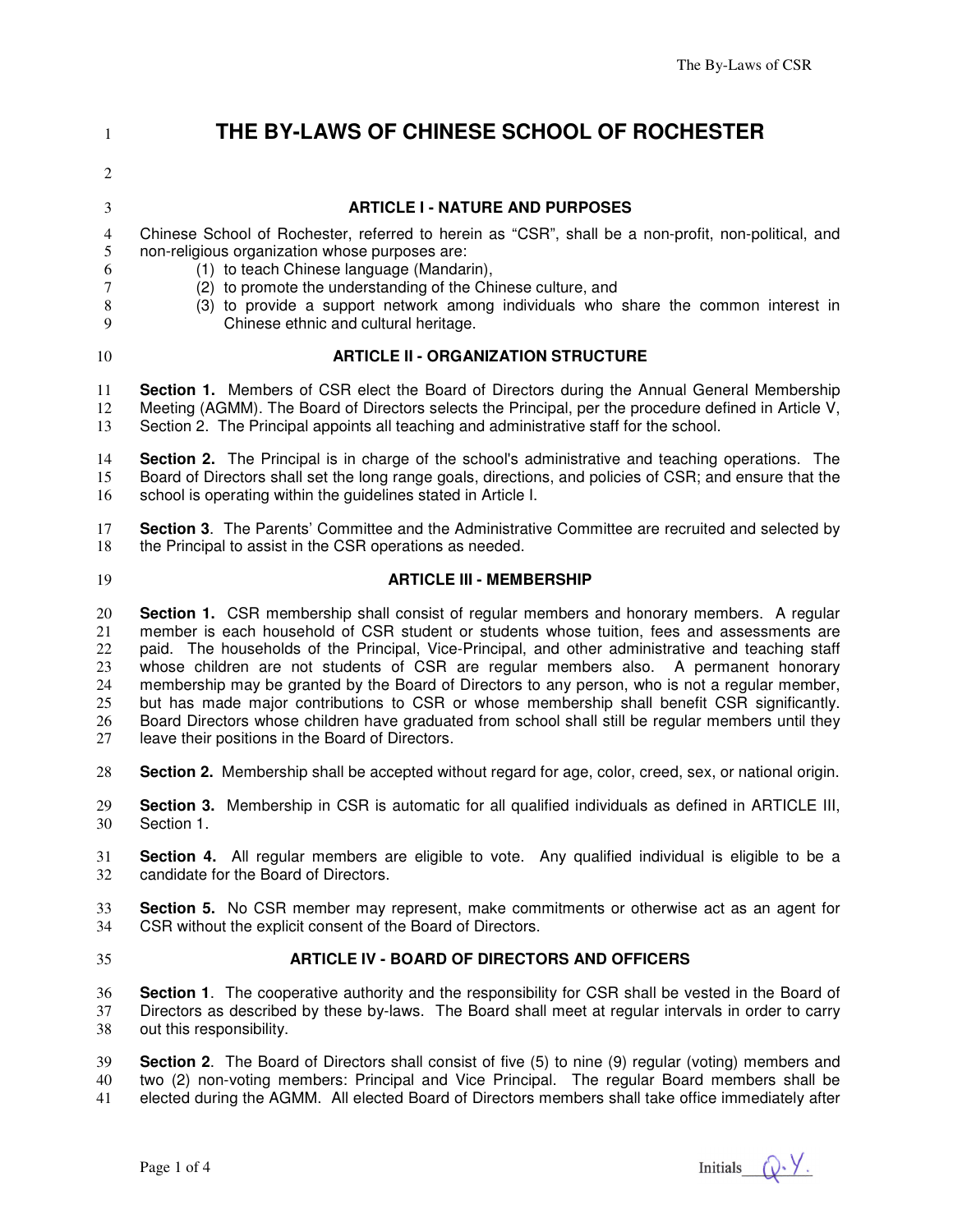the official election result is known at the AGMM. The Board of Directors shall determine the number 2 of Board members within these quidelines.

**Section 3**. Each Board of Director member shall have a term of two (2) years. The Board members shall serve staggered terms as discussed in Article VIII Section 5. A majority vote by the Board directors is required to elect the Chair. Any Board of Directors member, including the Chair, may be impeached by a two-thirds majority vote by the Board of Directors or a two-thirds majority vote by CSR members during general membership meeting. A Board member is considered as voluntarily resigned should the member miss two Board meetings without notifying the Board Chair in advance in any three hundred and sixty five (365) consecutive days.

**Section 4**. In the event that a vacancy is created on the Board of Directors and the number of the Board members falls below the requirement in Article IV, Section 2, that vacancy shall be filled for the remainder of the term by a CSR regular member selected by a two-thirds majority of the remaining Board of Directors. This vacancy shall be filled within sixty (60) days of notice of vacancy. In the case that a voting deadlock forms during a Board meeting, the Principal shall be temporarily granted the right to vote for the particular subject.

**Section 5**. A Board meeting shall be called by the Chair when requested by two or more Board of Directors Members. A quorum for transaction of Board business shall consist of at least two-thirds of 18 Board of Directors members. All motions shall be endorsed by at least one Board member, and shall 19 require at least two-thirds majority for approval unless specified otherwise in these bylaws. require at least two-thirds majority for approval unless specified otherwise in these bylaws.

**Section 6**. Within 15 days after the AGMM, the Board of Directors shall appoint among the Board members its officers, i.e. Chair, Vice-Chair, and Secretary. Each of these officers shall have a term of one (1) year. The duties of the officers are defined as follows:

a. Chair -- The Chair shall preside over CSR Board meetings and membership meetings.

24 b. Vice-chair -- The Vice-Chair, in the absence of the Chair, shall preside over CSR Board meetings<br>25 and membership meetings. The Vice-Chair shall also perform such other duties as may be assigned and membership meetings. The Vice-Chair shall also perform such other duties as may be assigned by the Board of Directors. In the event the Chair resigns or is impeached during their term, the Vice-Chair shall act as Chair until the Board appoints a new Chair.

c. Secretary -- The Secretary shall prepare and maintain minutes for all CSR Board meetings. Minutes shall be presented to the next Board meeting for approval. Official minutes shall be available to CSR members upon written request. Under the guidelines of the Chair, the Secretary shall provide an Annual Report of the Board of Directors for discussion by the Board before presenting it to AGMM.

**Section 7.** Board of Directors Members shall not receive salaries for their volunteer services in CSR. If a Board member accepts a paid position in CSR, they shall resign from the Board immediately. Under special circumstances deemed necessary by the Board of Directors, a Board director can accept a short term paid position in CSR without resigning.

# **ARTICLE V - ADMINISTRATIVE AND TEACHING STAFF**

**Section 1.** An effective and efficient administrative staff and a professional teaching staff shall be maintained by CSR.

**Section 2.** The new Principal shall be appointed within 60 days after the AGMM. The position shall 40 have a regular term of one (1) or two (2) years. The term starts on July  $1<sup>st</sup>$  after the AGMM, and 41 . expires on June  $30<sup>th</sup>$ . The new Principal may perform the duties of Vice Principal for the first year and 42 take over the Principal position for the second year.

**Section 3.** The Principal shall have the authority to select and terminate any teaching and administrative staff as deemed necessary. The Board of Directors shall be notified by the Principal with explanation for termination within 10 days before the change of the staff's appointment status.

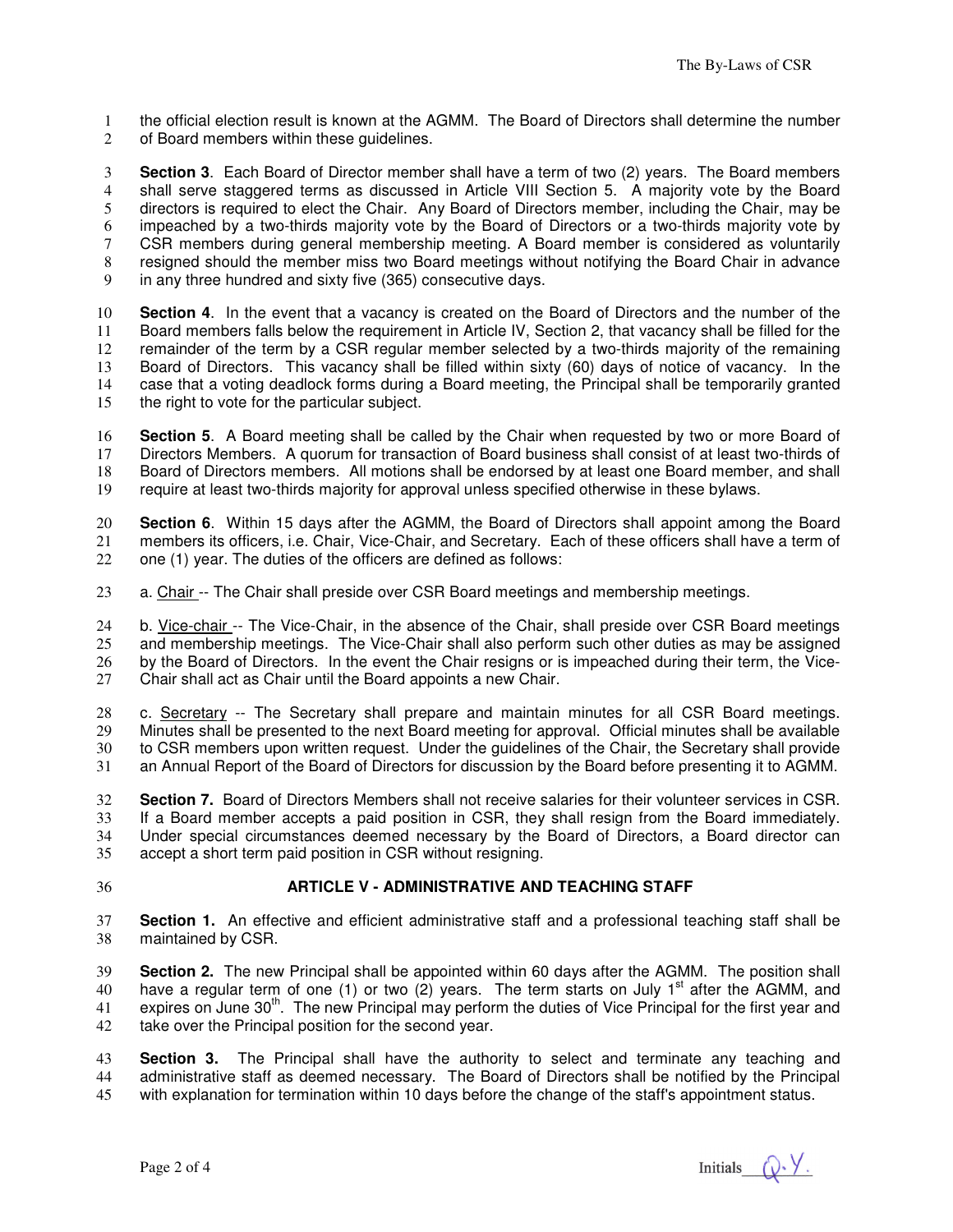**Section 4.** The term of the Principal may be extended with a two-thirds majority vote by the Board of

Directors. A three-fourths majority vote by the Board of Directors is required to remove the Principal

before the end of the Principal's regular term.

### **ARTICLE VI - FINANCES**

**Section 1**. The Principal shall present an annual budget proposal at least one month before the beginning of each school year for the Board of Directors approval. The Principal shall present to the Board of Directors a mid-year financial statement within four (4) weeks after the end of the first semester and an annual financial statement within six (6) weeks after the end of the school year. Both financial statements shall be made available to all CSR members once reviewed by the Board of Directors.

**Section 2**. The Principal shall conduct the CSR's operations to within ten percent (10%) of the approved budget. Any unbudgeted expenditure exceeding five hundred (500) US dollars shall be approved by the Board of Directors.

**Section 3**. All expenditures will be paid by check and signed by the Chair of the Board or the Principal.

#### **ARTICLE VII - MEETINGS**

**Section 1**. The Board of Directors shall call AGMM in the month of May or June each year. The 18 purpose of this meeting is to elect new Board of Directors members for the coming year, and any<br>19 other business related to the school. other business related to the school.

**Section 2.** Special general membership meetings for any purpose or purposes shall be called by the Chair at the request of a majority of the Board of Directors, or at the request in writing of no less than ten percent (10%) of CSR members. A quorum to conduct business at any membership meeting 23 shall consist of at least ten percent (10%) of CSR members. Decisions at membership meetings 24 require a maiority of the quorum in order to be finalized. require a majority of the quorum in order to be finalized.

**Section 3**. Notice and agenda for the general membership meeting(s) shall be provided by email by the Board Secretary or the Principal, to the CSR membership and posting of meeting notice on the official school web-site at least ten (10) days, but not more than fifty (50) days, prior to the dates of said meetings.

#### **ARTICLE VIII - ELECTIONS**

**Section 1**. Each CSR membership as defined in Article III, Section 1 shall be entitled to one vote.

**Section 2**. Voting by proxy or mail shall be acceptable if members cannot attend the general membership meeting for reasons beyond their control.

**Section 3**. A Committee on Nominations and Elections (CNE) shall be organized by the Parents 34 Committee at least forty-five (45) days before AGMM. CNE shall be formed by non-candidate Board Committee at least forty-five (45) days before AGMM. CNE shall be formed by non-candidate Board members, Parent Committee members, and non-candidate regular CSR members. This committee 36 shall prepare the list of candidates for the open Board of Directors positions. Each candidate shall be 37 nominated by at least five regular members. Write-in candidates shall be allowed in the ballot. nominated by at least five regular members. Write-in candidates shall be allowed in the ballot.

**Section 4**. The election shall be conducted by secret ballot under the supervision of CNE. All ballots must be returned by the time of the general membership meeting to the CNE. CNE shall count the ballots immediately and report the results at the AGMM.

**Section 5**. The nominees for the open Board of Directors positions receiving the highest number of votes shall be declared elected. Staggered Board terms shall start after ratification of May 2004 bylaw revisions. To determine who serves the staggered terms for the Board, half of the Board in the first election after May 2004 bylaw revisions (with staggered terms provision) shall serve a 1 year